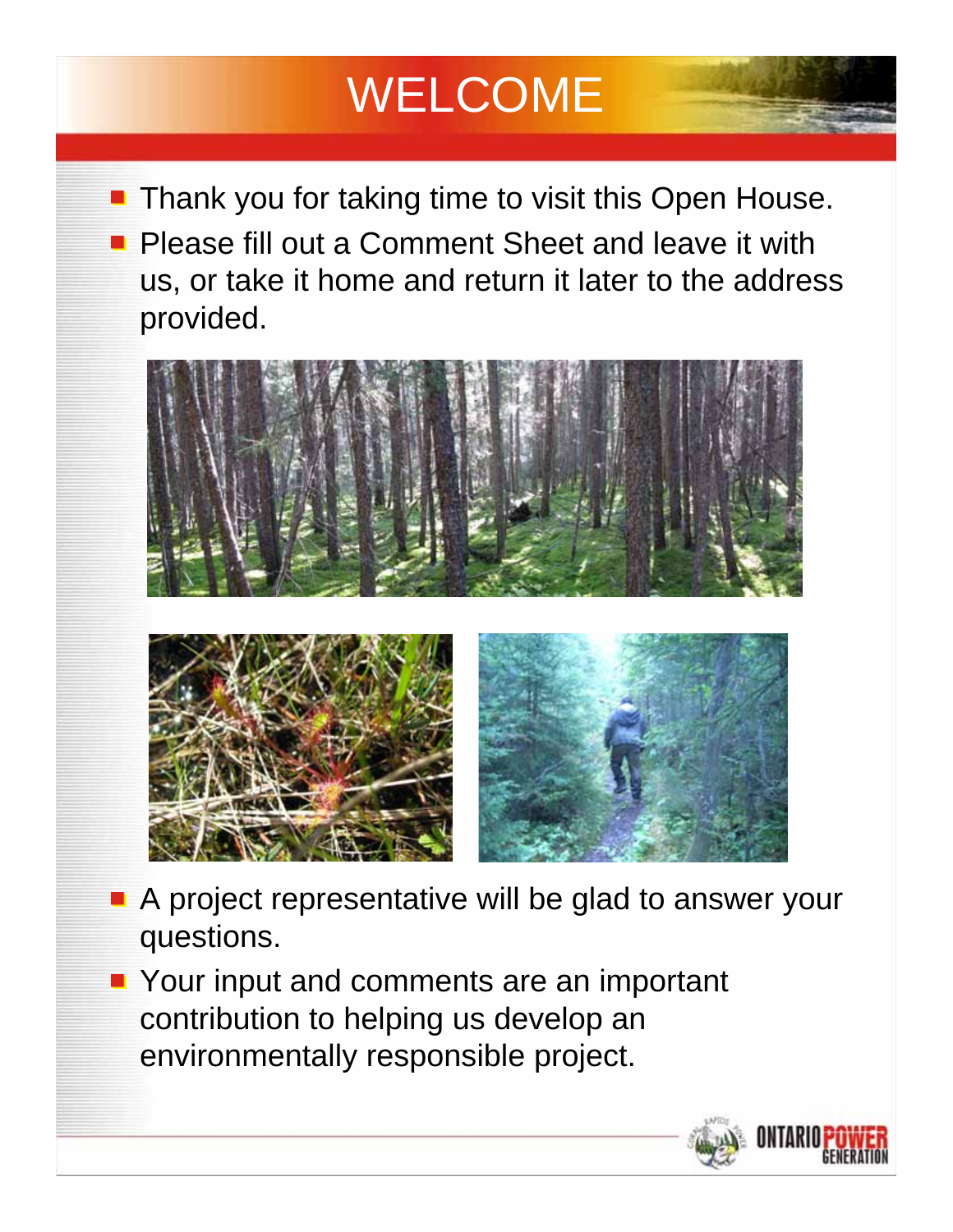### Purpose of this Open House

**To present to you** Ontario Power Generation Inc.'s (OPG) and Coral Rapids Power LP's (CRP) plans to develop a hydroelectric generating station on New Post Creek.



**New Post Creek Today**

**To identify** environmental effects and mitigation measures and seek your feedback on these findings.



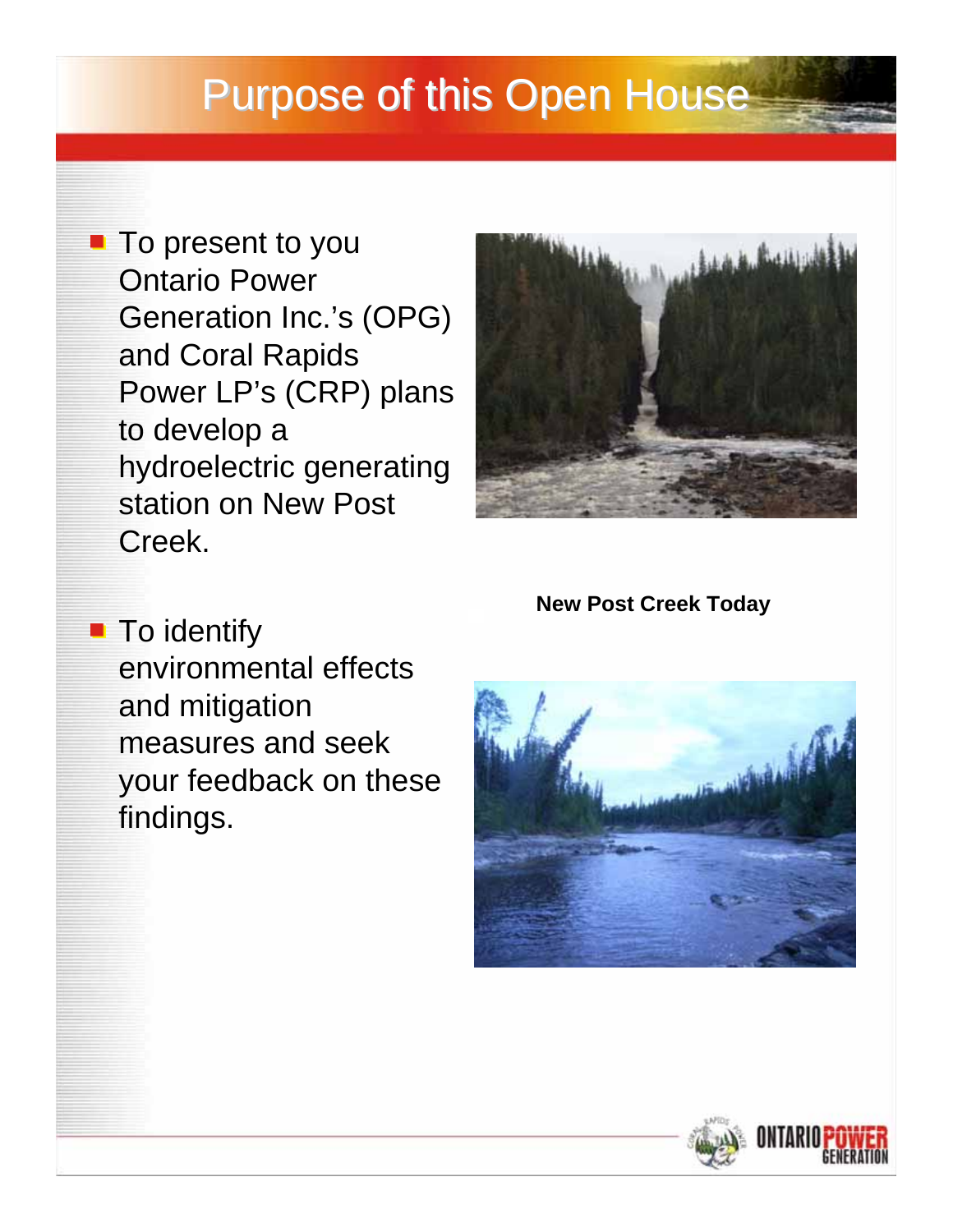- **OPG** is an Ontario-based electricity generation company whose principal business is the generation of electricity in Ontario.
- OPG focuses on the efficient production of electricity from its generation assets, while operating in a safe, open and environmentally responsible manner.
- OPG is a commercial company, owned by the Province of Ontario – its sole shareholder.
- **OPG** has been given a mandate from the Province of Ontario to develop and expand its hydroelectric capacity.
- **This Project will provide more clean, reliable and** renewable electricity for Ontario.

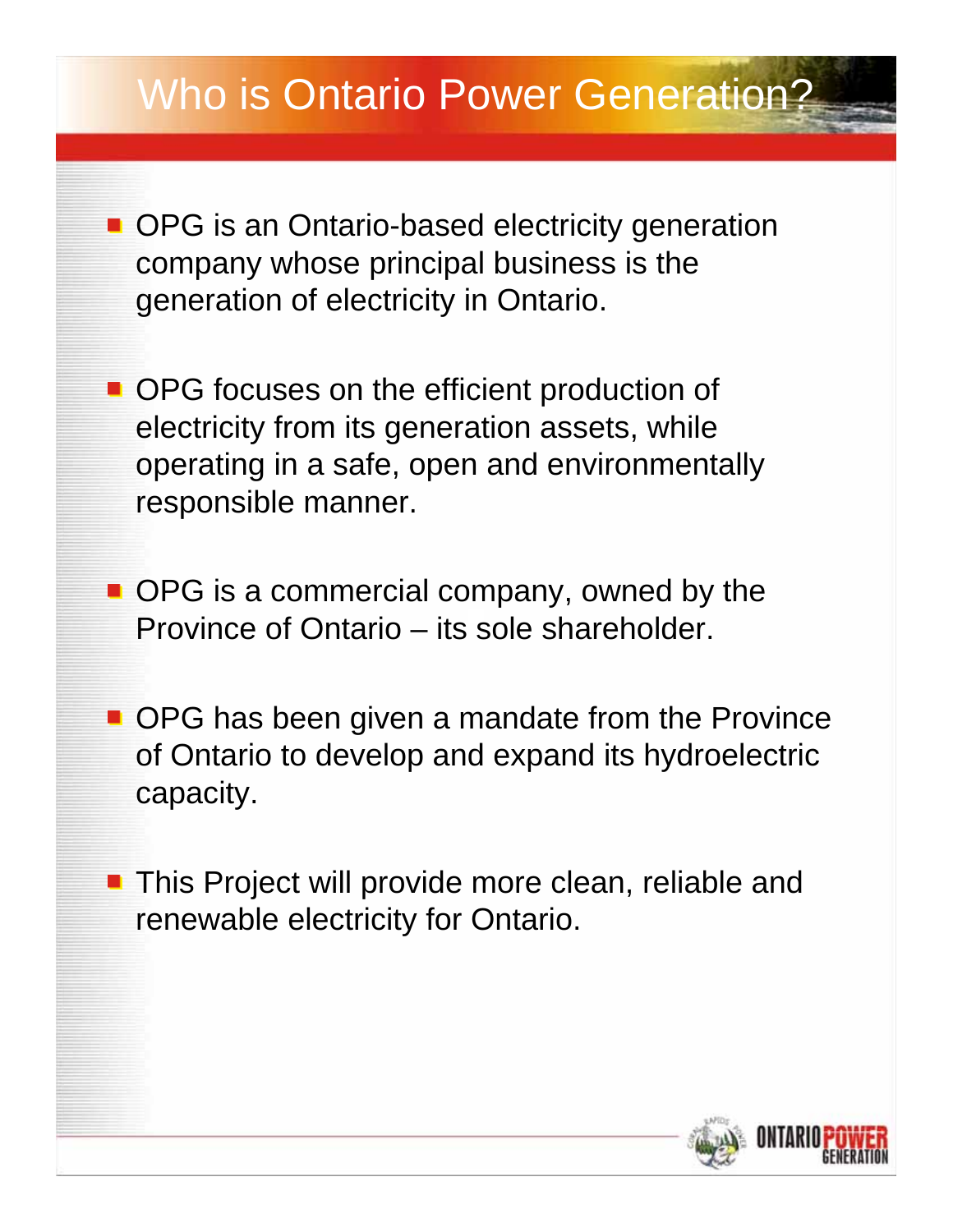### Who is Coral Rapids Power?

- Coral Rapids Power (CRP) is a company formed and wholly owned by the Taykwa Tagamou Nation (TTN).
- CRP was incorporated by the TTN Chief and Council in 2004 as a vehicle to carry out potential commercial activities related to electricity generation.
- CRP's purpose is to enter into the electricity generation business in Ontario.
	- In April 2006, a Memorandum of Understanding was signed between Ontario Power Generation Inc. (OPG) and the Taykwa Tagamou Nation (TTN) to jointly explore hydroelectric development opportunities within the Abitibi River drainage basin, north of Highway 11.
- As a result of this initiative, a potential waterpower generation location was identified on New Post Creek.
- A Grievance Settlement was completed in November 2007 which included a Partnership Term Sheet Agreement between OPG and CRP to move forward with a potential development of the New Post Creek Project. Subsequently in December 2008 the Partnership Agreements were signed.

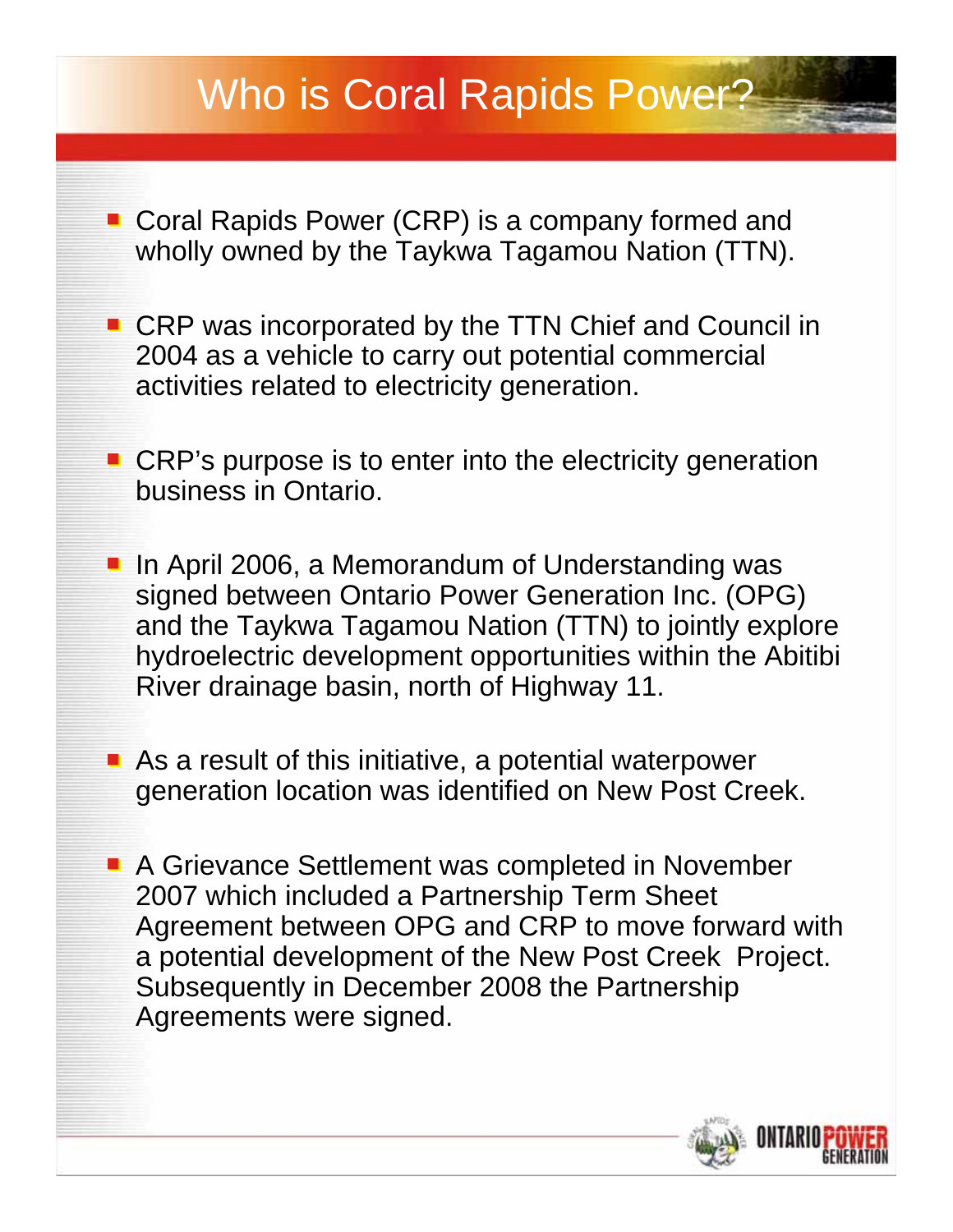#### History of New Post Creek

- New Post Creek, or Cheepilloya Sebee as it is known in Cree (English translation: Great Partridge River) played an important role in the lives of the people of the Taykwa Tagamou Nation (TTN).
- As the only source of fresh, clear water fed from muskeg in the area, it was a popular camping spot for TTN families who were travelling to and from the Bad River system for fishing, hunting and trapping.
- **TTN** members have indicated that the Creek was only navigable by canoe for most of its length during the spring runoff, and sometimes during the fall after significant rain events. A short portage route which tracks close to the Hudson Bay Company (HBC) site was used to bypass New Post Creek Falls and access the Abitibi River.
- According to TTN elders, In the summer the flow of New Post Creek below the falls was often just a trickle. It is likely that the creek would have had a flow of 1 or 2 cubic meters per second (cms).
- In 1963 flows were diverted from the Little Abitibi River into New Post Creek to increase flow and therefore generation at Otter Rapids Generating Station. The Correct Context Correcting Station



Original New Post Creek



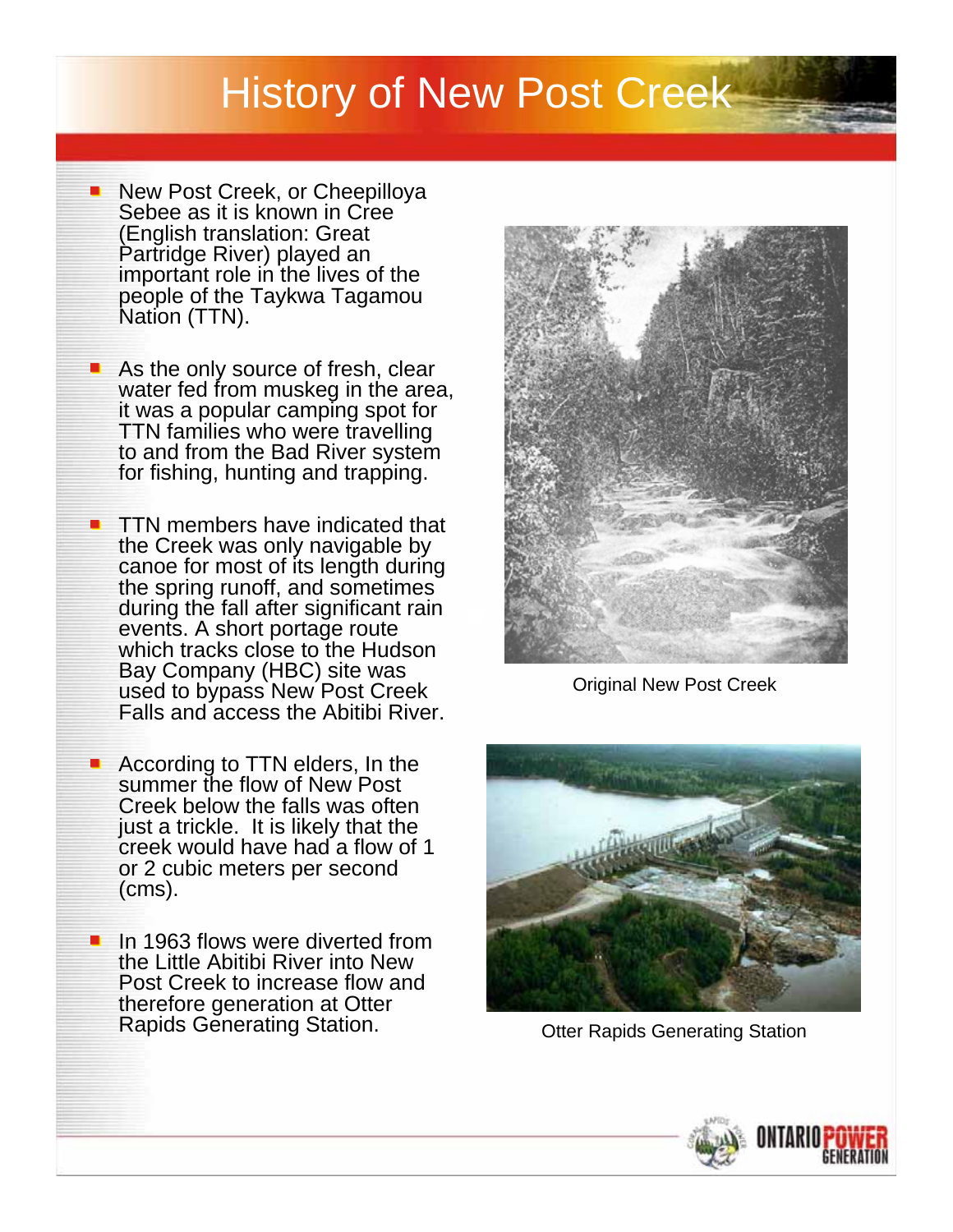## New Post Creek Today

- **The original diversion has** significantly altered the Creek.
- **Today, flows on New Post** Creek and the Abitibi River are regulated by the Abitibi River System Water Management Plan.







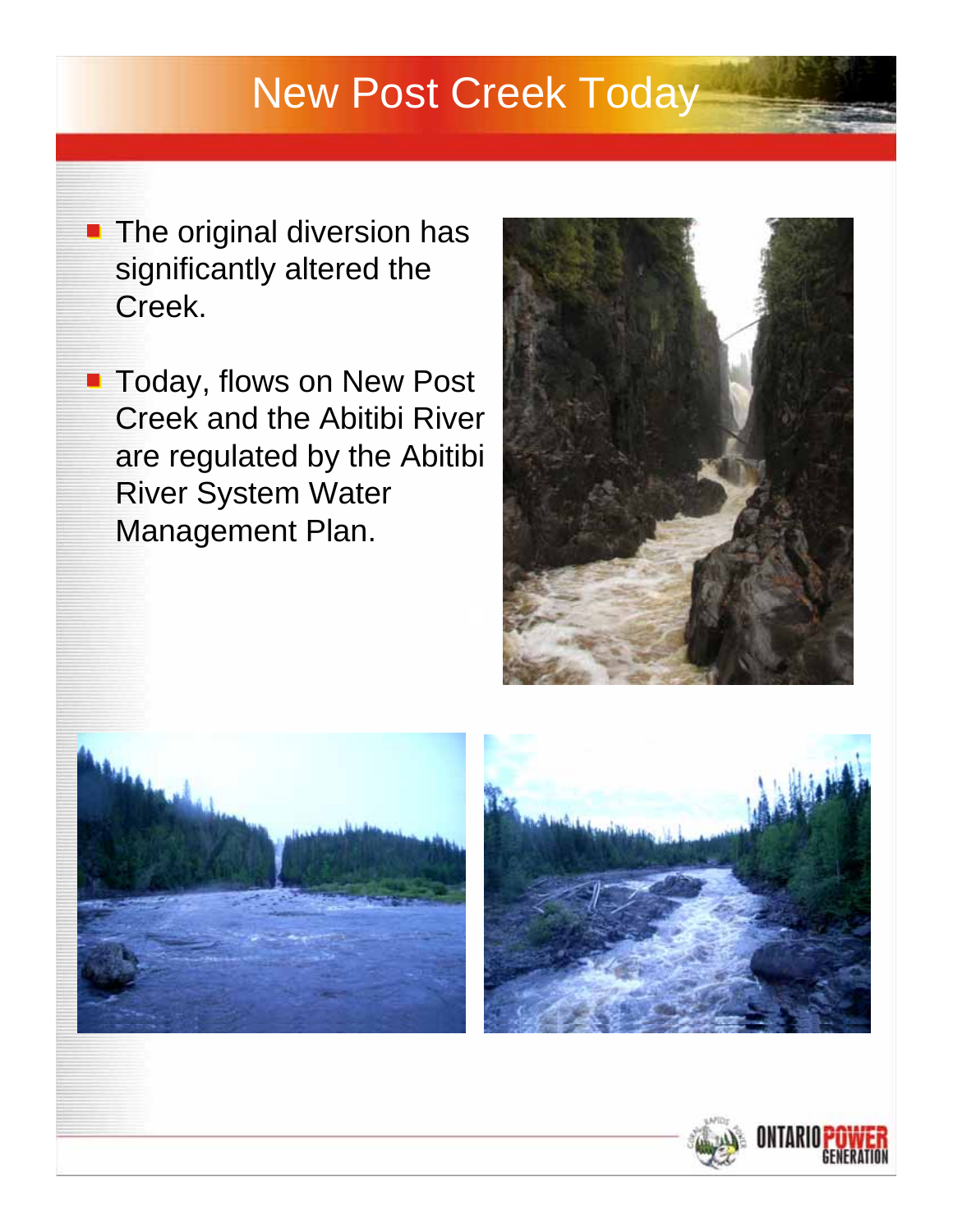### Project Location

- **The proposed New Post** Creek Project is located in the District of Cochrane within the Geographic Township of Pinard.
- **Approximately 100** kilometres (km) north of the Town of Smooth Rock Falls, 13 km northeast of Abitibi Canyon Generating Station and 20 km south of Otter Rapids Generating Station.
- A small part of the Project is currently within Little Abitibi Provincial Park (LAPP).
- **The proposed** generating station would be located on Abitibi River shore lands with the intake at New Post Creek approximately 6 km upstream of its outlet to the Abitibi River.



General Location



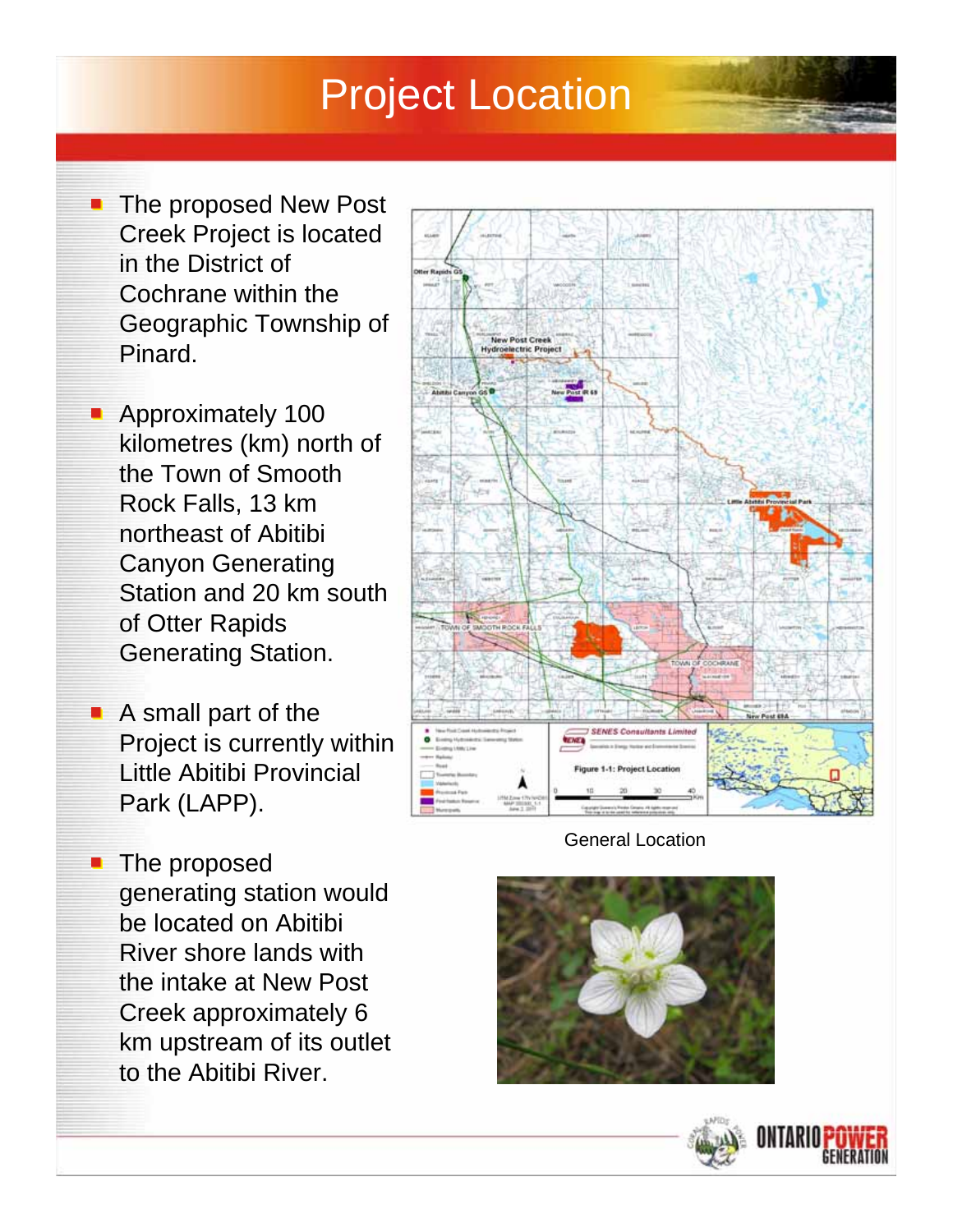# What are OPG and CRP Proposing?

- A new hydroelectric generating station with a capacity in the order of 25 Megawatts (MW) that would produce enough electricity to meet the needs of 25,000 homes (approximately 125 Gigawatt hours (GWh)).
- The proposed intake and spillway would be located about 4 km upstream of  $\blacksquare$ New Post Creek Falls and would divert a portion of New Post Creek flows through turbines that would discharge through a powerhouse located on the east shore of the Abitibi River.
- $\blacksquare$  The project is located about 10 km downstream from the Abitibi Canyon Generating Station.
- The proposed Project will consist of the following primary project components/structures:
	- Intake and spillway structures located on New Post Creek;
	- Water conveyance system that includes shallow buried penstocks and possibly a portion of open water canal;
	- Powerhouse structure with multiple generating units located on the Abitibi River; and,
	- Switchyard and approximately 7 km transmission line that would cross the Abitibi River.



General Location of the Intake on New Post Creek



General Location of the Powerhouse and Tailrace on the Abitibi River

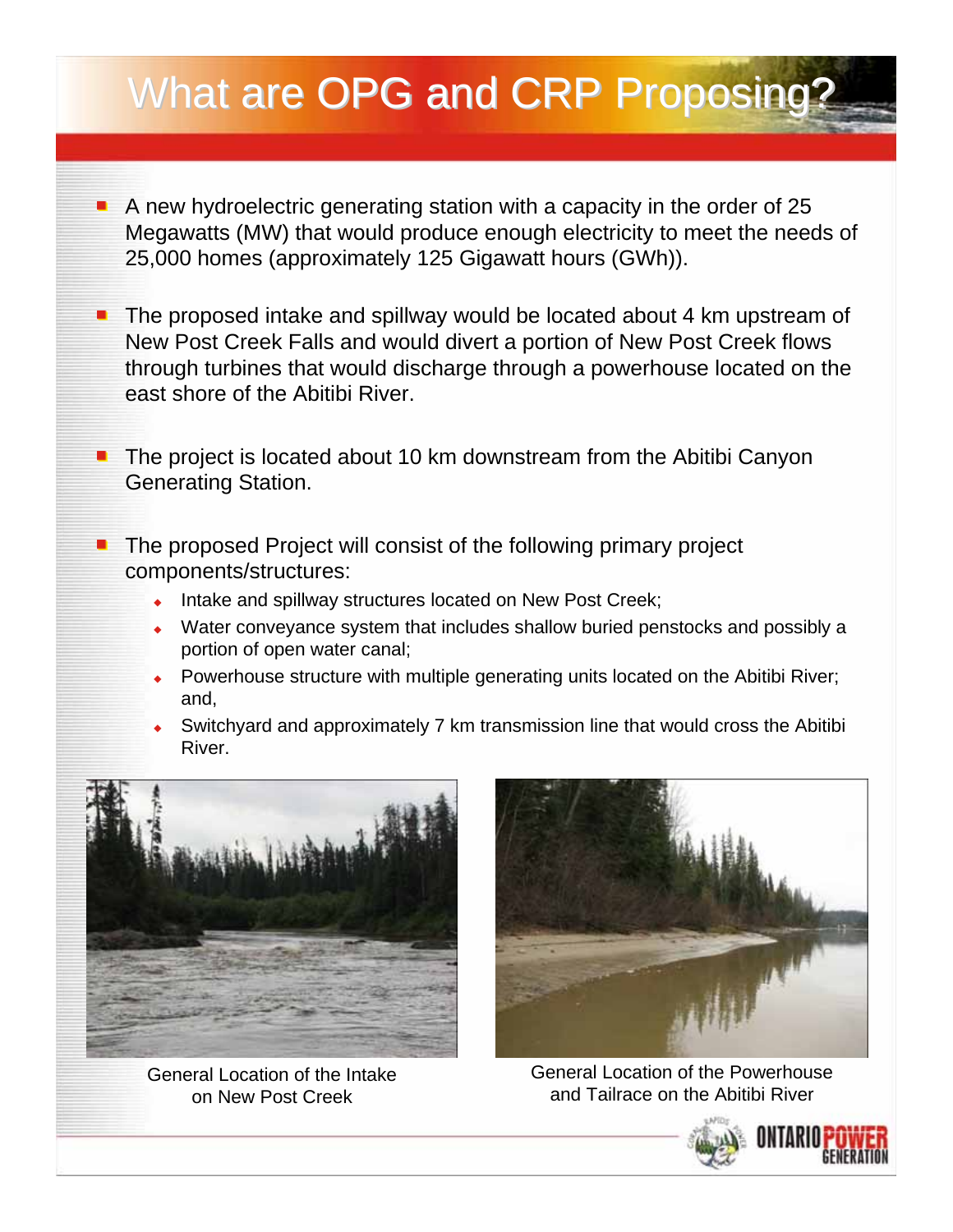# **Other Facilities**

#### This Project will require a number of other facilities, such as the following.

- Should a construction camp be required, it would be in place for 2 to 3 years in the vicinity of Abitibi Canyon Generating Station.
- At site, work trailers, equipment and material laydown areas and stored materials would all be required.
- **Upgrading of access roads to the proposed generating station** site.
- A concrete batch plant for construction. ш
- 7 km transmission line to connect the generating station to the grid.
- **Possibly an upgrade to the Parliament Road on the northeast** side of the River to allow access.



Existing access road to the Site

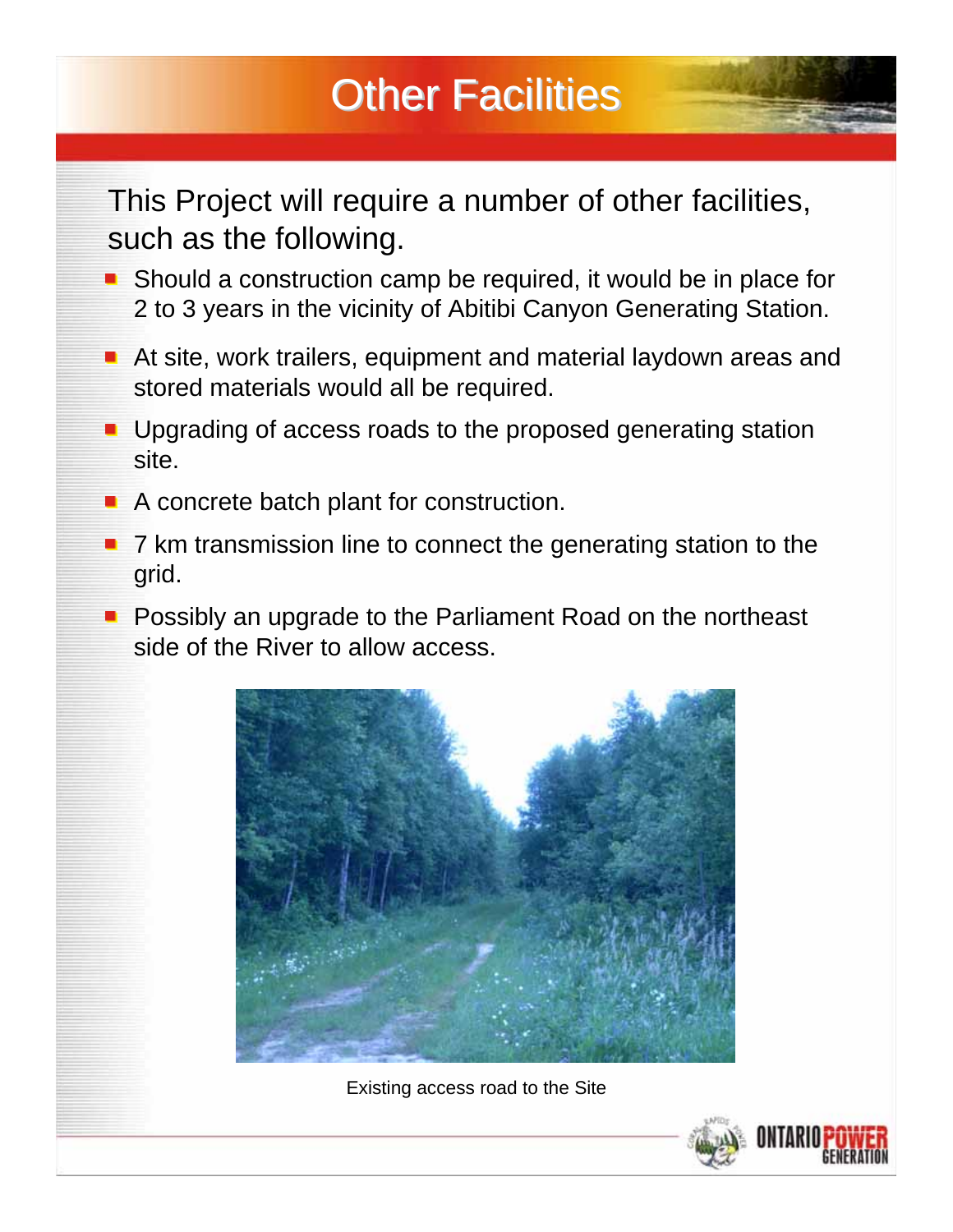- Under the provincial *Environmental Assessment Act*, the Proposed Undertaking is subject to the Class Environmental Assessment (Class EA) for Waterpower Projects as a new project on a managed waterway.
- A federal screening environmental assessment is not required.
- The Class EA planning process requires CRP and OPG to evaluate the positive and negative environmental effects of the Proposed Undertaking and prepare an Environmental Report.
- **The Class EA will examine the following components:** 
	- ◆ Aquatic Environment (impact on fish habitat/ movement and impacts on other aquatic life)
	- ◆ Terrestrial Environment (habitat and flora and fauna)
	- ◆ Socio-Economic Environment (local economy, local social and economic use)
	- First Nations, Métis and Aboriginal communities (e.g. rights, values, uses and interests) and
	- **Archaeological Resources.**



Copies of the Class EA are available from www.owa.ca

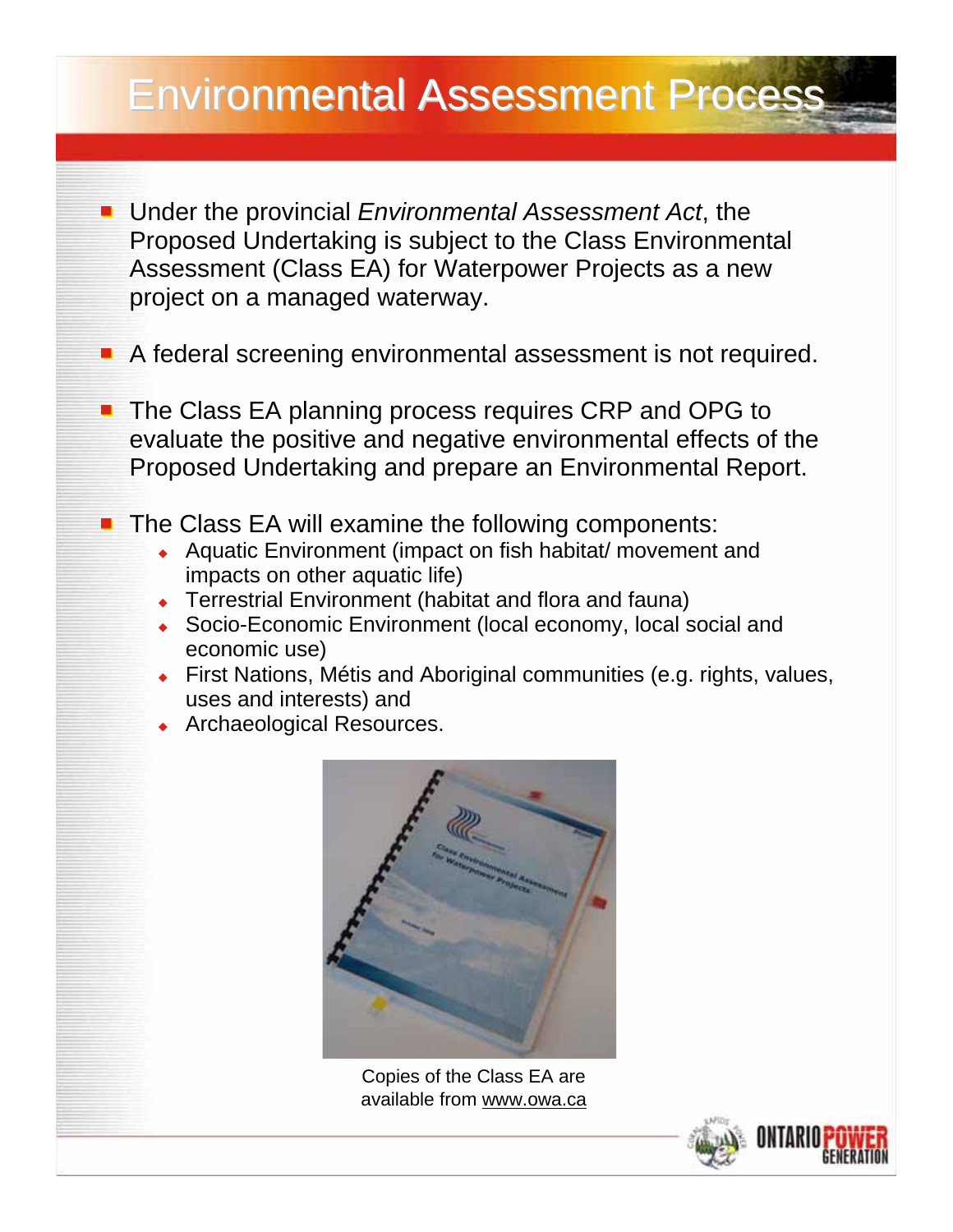### Environmental Assessment Studies

- Preliminary field work associated with assessing the environmental effects was initiated in 2009.
- More comprehensive field work was ۰ carried out in 2010, 2011 and 2012.
- The effects of the Project during ۰ construction and operation are now being assessed.
- Measures to avoid, prevent, eliminate, reduce, mitigate and compensate for negative effects will be identified.
- Measures to enhance positive effects ۰ will also be identified.







Field research underway in the study area

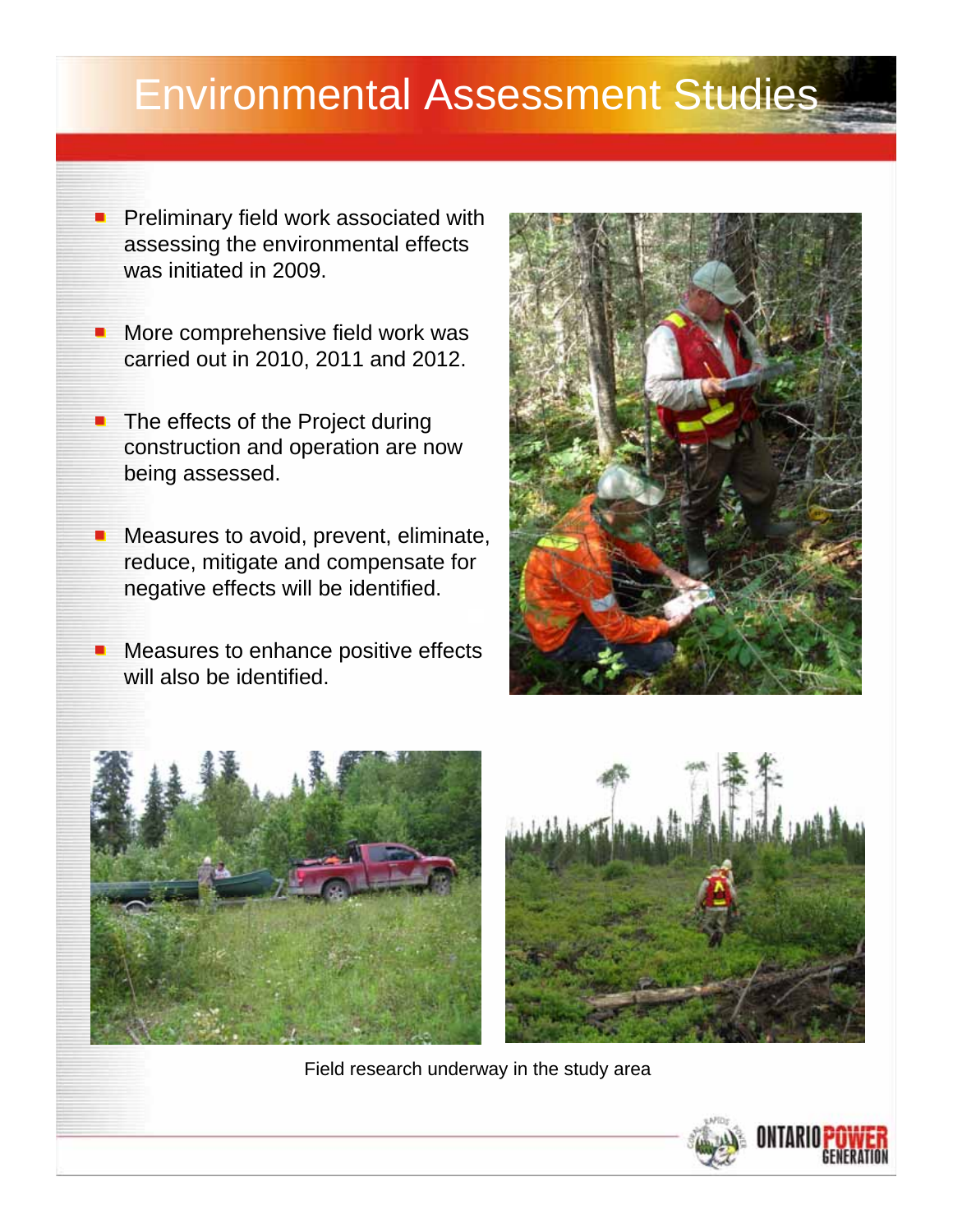#### Terrestrial Environment

Terrestrial environment studies  $\blacksquare$ are being carried out on all areas impacted by the Project (e.g., generating station, transmission line).

 $\blacksquare$  The studies include assessing the Project's potential impact on:

- $\leftarrow$  caribou
- $\bullet$  moose
- forest birds
- raptors
- waterfowl
- aquatic feeding areas
- vegetation
- Species at Risk









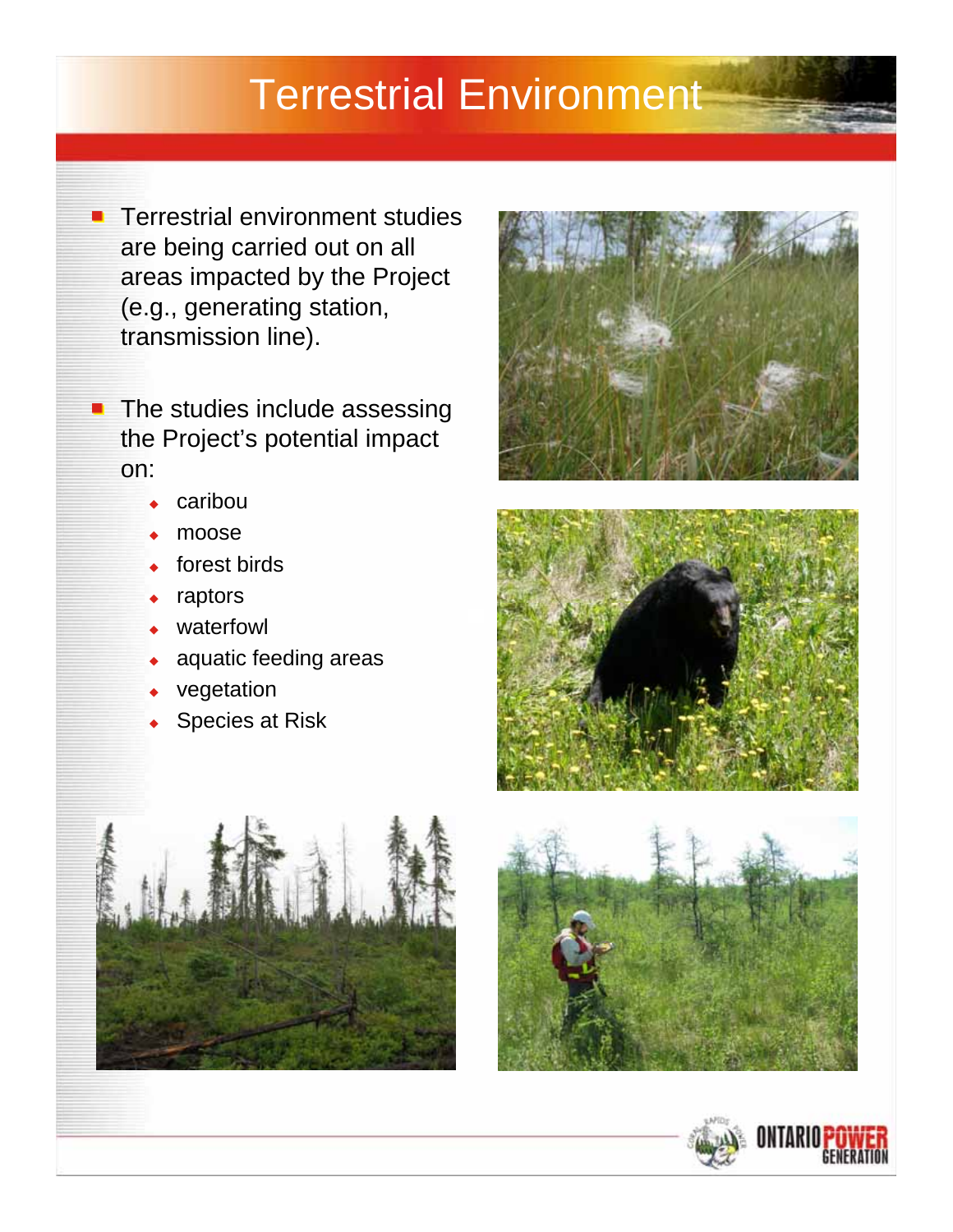- Approximately 270 hectares of land will need to be cleared for the proposed Project.
	- Approximately, 255 hectares of land will be required for the permanent facilities for the Project including the flooded area, transmission line and the GS.
	- Approximately, 15 hectares of land will need to be cleared temporarily to allow for construction. This will be for areas to stockpile materials and equipment, provide access for construction, parking, provide space for office trailers, temporary washrooms, etc.
- None of the flora species identified during the field surveys are designated as species at risk.
- The proposed transmission line corridor is situated mainly in areas that were  $\blacksquare$ previously logged and are now regenerating naturally and artificially. These areas are dominated by black spruce and trembling aspen.
- The vegetation communities along New Post Creek are generally tolerant to  $\blacksquare$ periodic flooding. Dominant vegetation near the intake and in the proposed flooded area consists primarily of speckled alder and willow swamp thickets and intolerant hardwood forests and swamps.
- Near the intake of the GS the proposed construction/laydown area consists  $\blacksquare$ of young to mid-aged secondary hardwood forest.
- In the area of the powerhouse and closer to the Abitibi River, the forests are  $\blacksquare$ more mature and dominated by black spruce, jack pine and balsam fir.
- Impact on woodland caribou is considered to be minimal because the area  $\blacksquare$ has already been extensively harvested.
- During construction it would be expected that sensitive local wildlife will re- $\blacksquare$ locate due to construction activities and noise but will return to the area following construction.





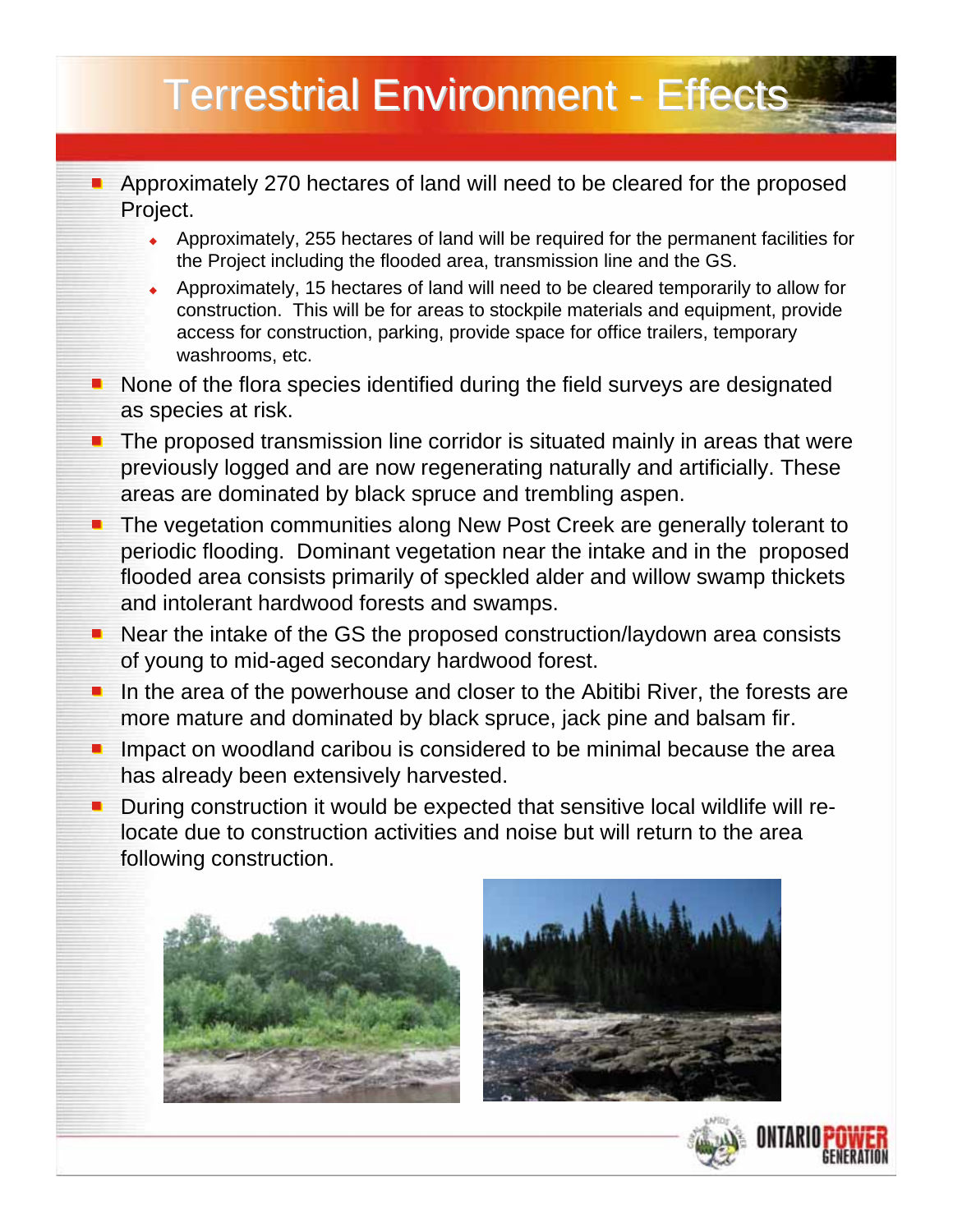# **Terrestrial Environment - Mitigation**

- Construction contractor for the proposed Project will be required to prepare and implement an environmental management plan for the construction project.
- Contractor is expected to maintain equipment in good working order and have on site equipment and materials (e.g., fire extinguishers, spill kits) to prevent forest fires and accidental releases of deleterious substances to the environment.
- Site activities are to be organized and implemented in a fashion to prevent erosion and not allow sediment to enter local watercourses.
- Clearing of trees and vegetation will require a forest resource licence from the  $\blacksquare$ MNR that will provide guidance on harvest and utilization.
- OPG/CRP will be required to reimburse the Province for any Crown dues and  $\blacksquare$ charges.
- Clearing of trees and vegetation is to occur outside of the migratory bird nesting season.
- Any potentially flooded areas will be cleared of trees, woody material and  $\blacksquare$ vegetation. Stumps will be left in place for fisheries enhancement and to promote soil stability.
- **All wastes on the site are to be managed so as to limit attracting nuisance wildlife** and to ensure wastes are directed to the appropriate facility (e.g., landfill site, recycling facilities).
- In order to reduce impact on local fisheries and wildlife resources, workers at the construction site will not be allowed to fish, hunt or use ATVs or snowmobiles in their spare time.
- At the end of construction, the contractor is to ensure that the site is stabilized and is restored with natural vegetation.
- **Transmission line right-of-way will maintain a vegetation management program to** ensure that trees pose no hazards.







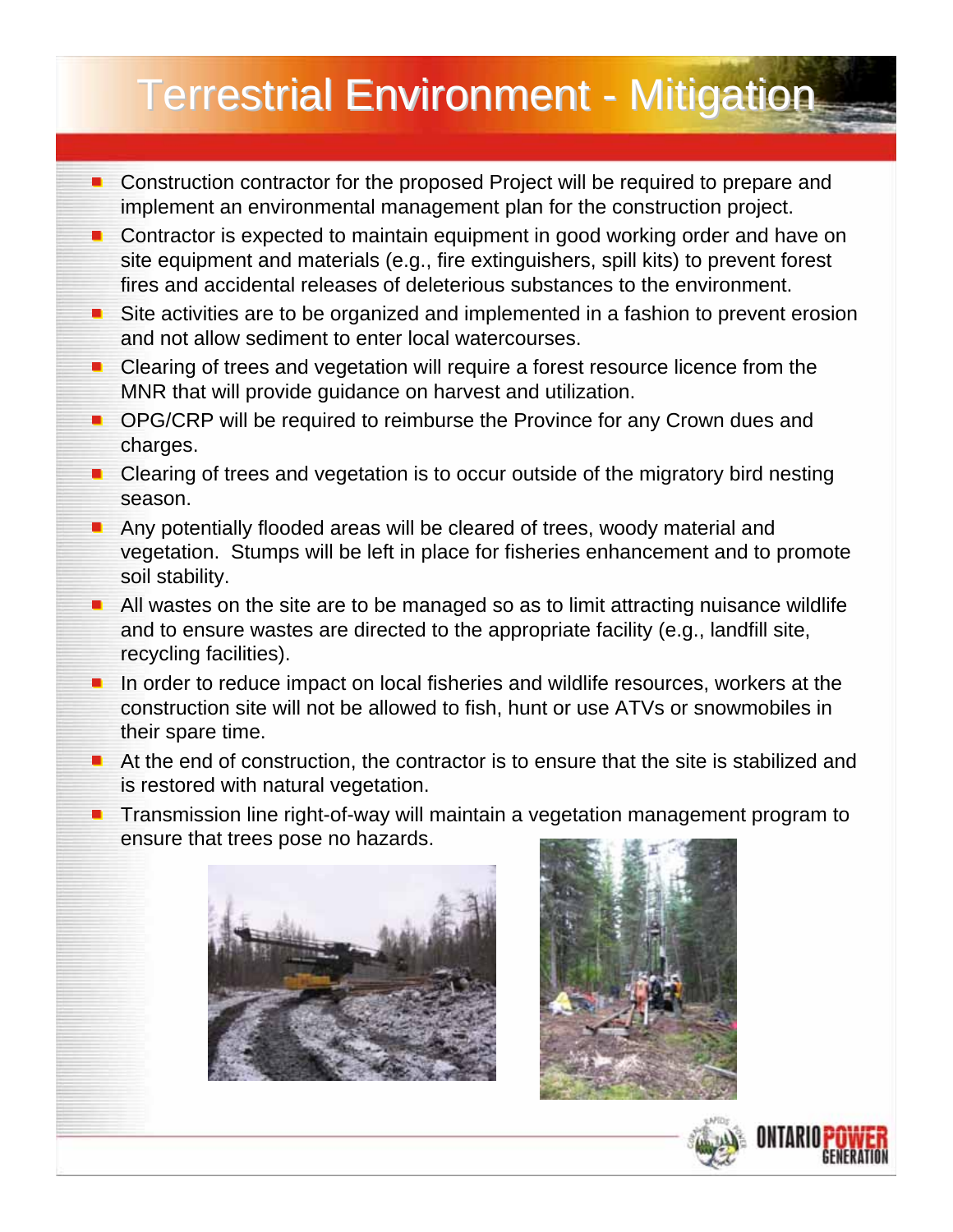#### **Fieldwork and Studies**

- Aquatic field work was conducted from 2009 through 2012.
- **Aquatic fieldwork included:** 
	- ◆ Habitat and fish community assessments;
	- Fish spawning assessments;
	- Assessment of mercury levels in fish; and
	- Water quality sampling.
- The entire fish community was studied but particular focus has been paid to walleye, sturgeon and whitefish.
- **Water flow and temperature gauges have been installed on New** Post Creek to better understand the flow and temperature patterns.
- Hydrological modeling and fisheries assessments were conducted to better understand possible effects under different flow regimes for New Post Creek.

#### **Findings**

- Above the Falls, New Post Creek has a simple and sparse fish community.
- **The base of New Post Creek Falls is a known walleye spawning** area but OPG/CRP are of the opinion that whitefish and sturgeon do not spawn in this location.





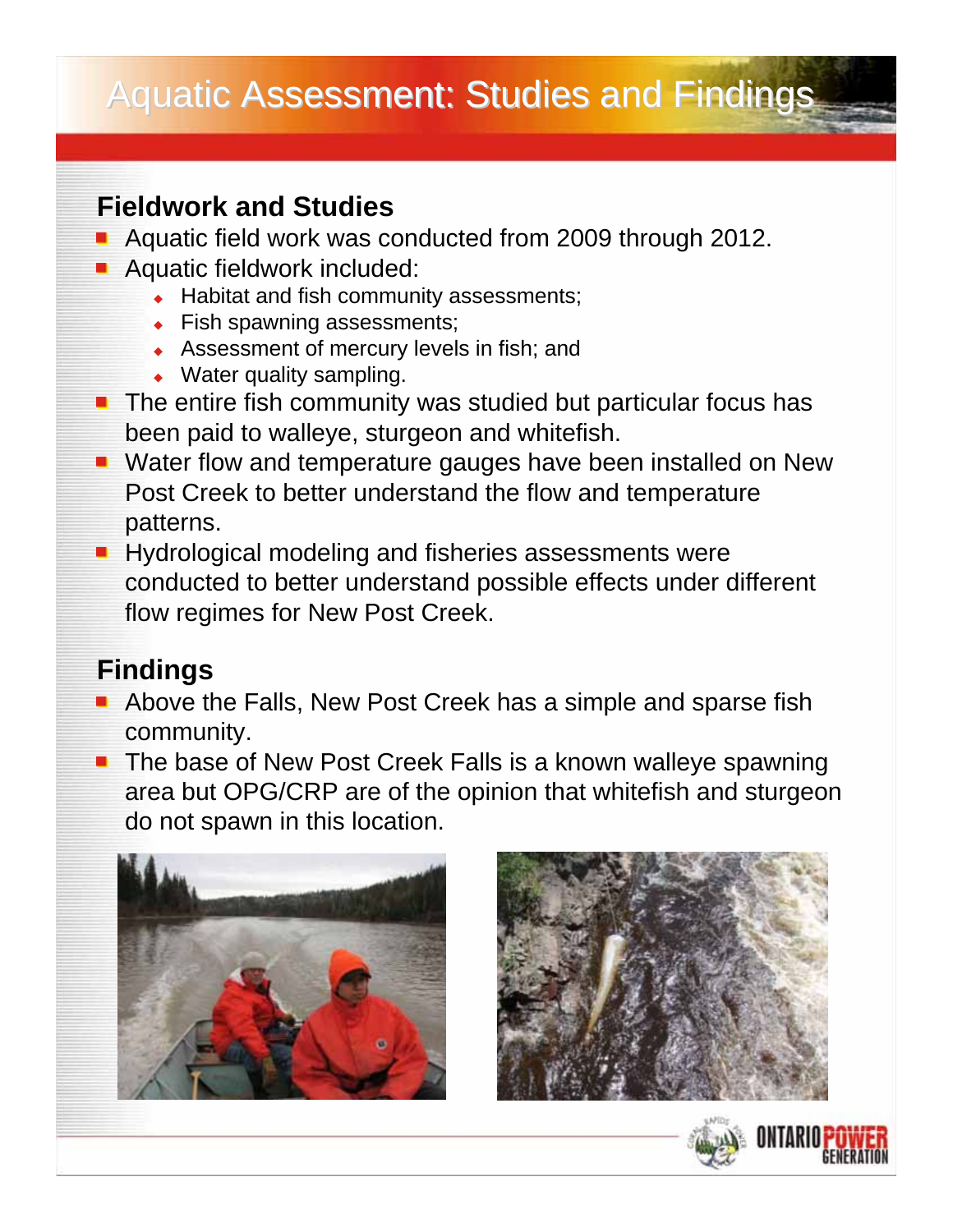# Aquatic– Effects and Mitigation

- Construction contractor for the Project will be required to prepare and implement an environmental management plan for the construction project.
- The construction of the project will be managed to prevent releases of substances and sediment into New Post Creek or the Abitibi River.
- **Any potentially flooded areas will be cleared of trees,** woody material and vegetation. Stumps will be left in place for fisheries enhancement and to promote soil stability.
- The proposed new GS tailrace will enhance local habitat in the Abitibi River by adding a new substrate type that can be utilized by fish.
- **The project will result in a net addition of aquatic habitat** area.
- **Any in-water construction activities will need to adhere to** government approved timing windows.
- A proposed operating regime for the GS has been agreed to and is discussed on the "Operating Regime" panel.



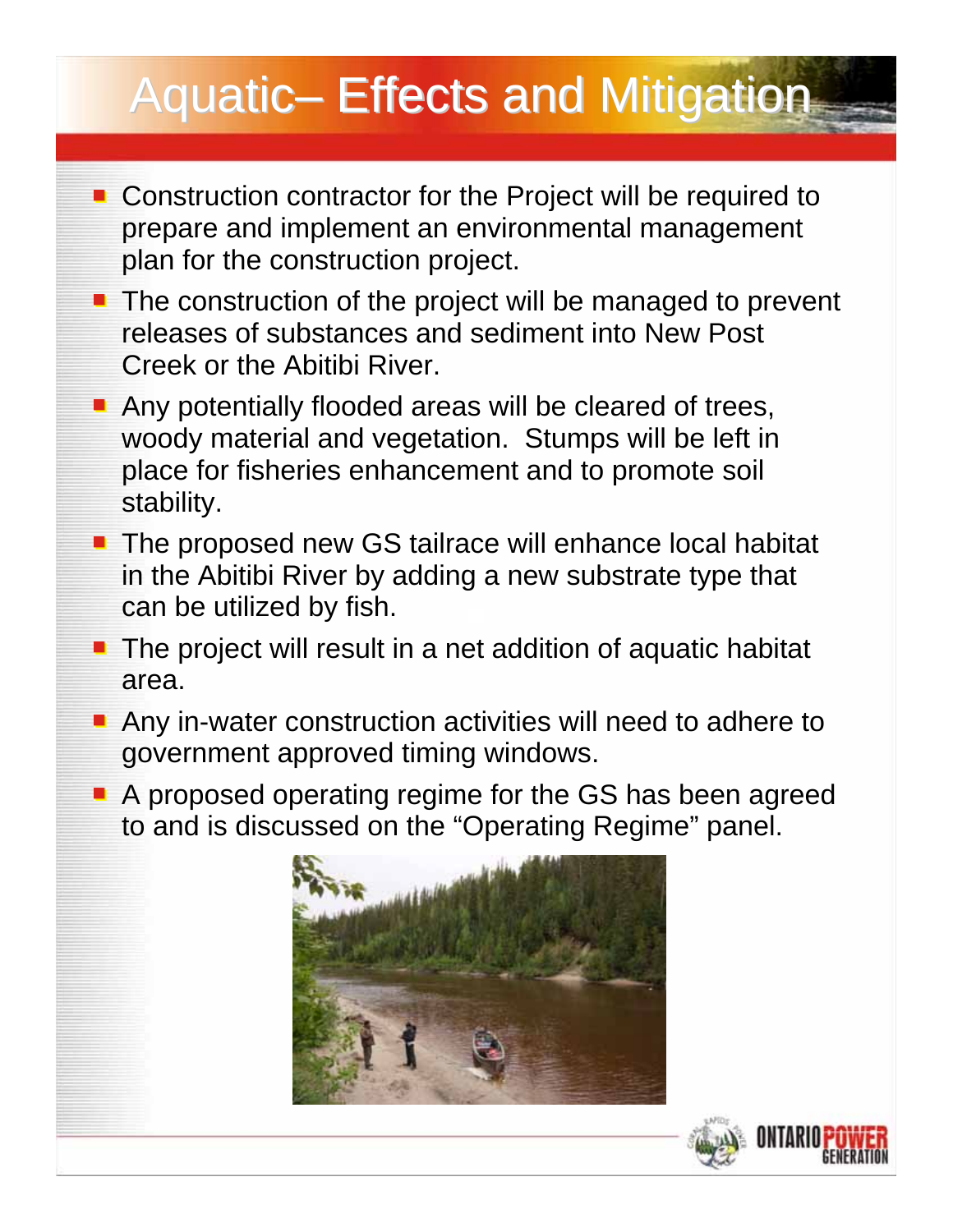# Proposed Operating Regime

- OPG, CRP, MNR, Ontario Parks and DFO have been discussing a proposed operating regime for the facility for over a year.
- **All parties have been working towards an operating regime that:** 
	- Continues to provide important ecological functions.
	- ◆ Ensures that the project is economically viable.
	- ◆ Respects TTN's historic and modern day interests.
	- ◆ Ensures and enhances public safety.
	- Ensures continual flow down New Post Creek and over the Falls to maintain aesthetic value.
- As a pre-condition, it was agreed that the proposed Project will not change the total volume of water flowing into the Abitibi River or the operating considerations for OPG's Abitibi Canyon and Otter Rapids generation facilities.
- **The following minimum flows are proposed for New Post Falls.** 
	- Spring time flow for spawning of 15 cubic meters per second (cms).
	- Transitional Flow from the end of spawning to approximately the Canada Day Weekend (i.e. July 1).
	- Summer flow (i.e. Canada Day weekend to September 1) of 7.5 cms.
	- $\bullet$  5 cms for September 1st to 30<sup>th</sup>.
	- ◆ 2 cms for the period of October 1<sup>st</sup> to the start of walleye spawning.
- **Proposed operating regime is subject to further discussions with** key stakeholders on ecological, economic and social concerns and adaptive management will be a key principle moving forward.

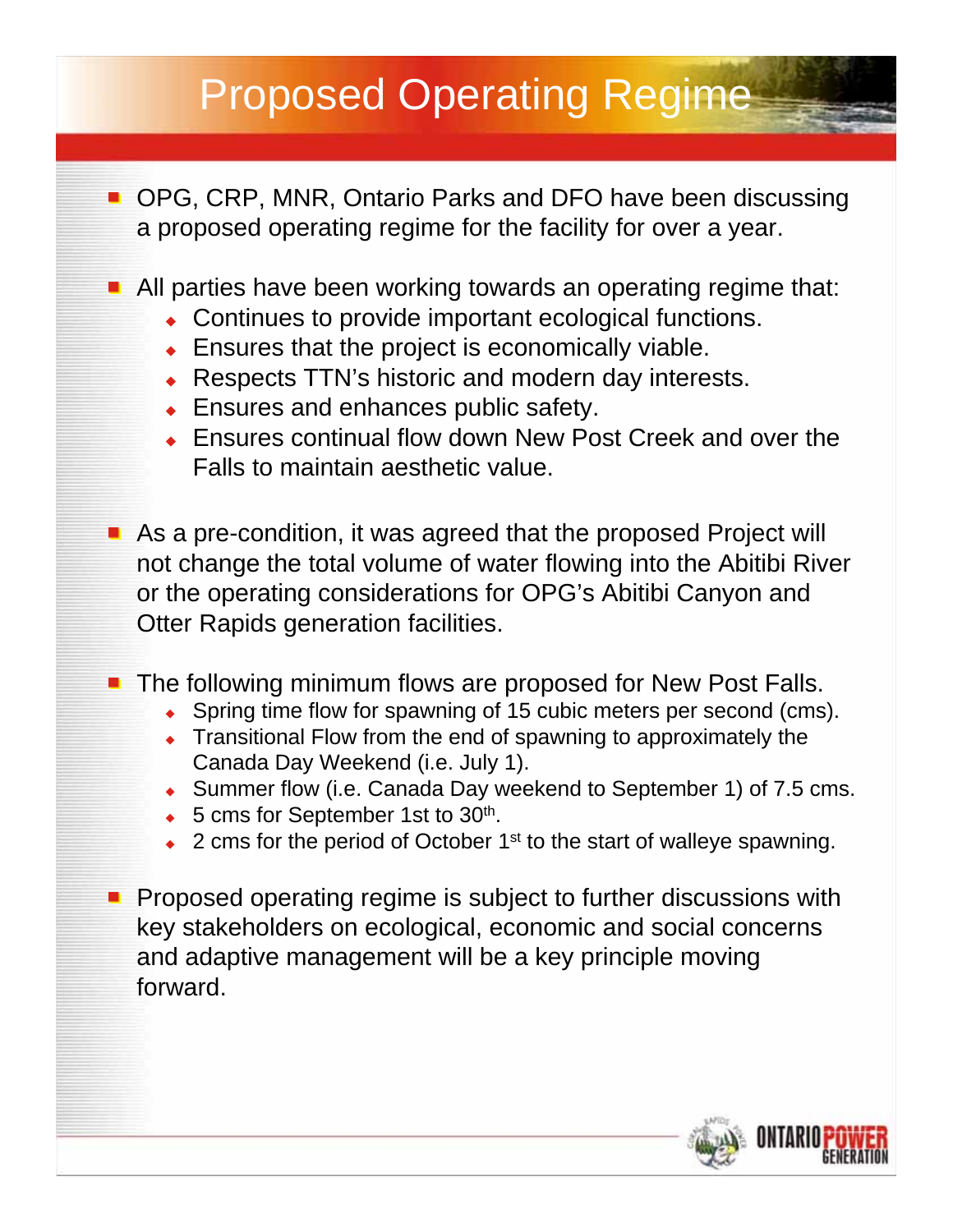#### Socio-Economic Assessment

- $\blacksquare$  Except for the portion of the Project that occurs within Little Abitibi Provincial Park the Project occurs on general crown use land area that permits hydroelectric development and most other resource uses.
- Because of the small footprint of the project, it will have negligible effects on other resource activities such as forest harvesting or mineral exploration.
- New Post Creek is rarely used as a canoe route but OPG/CRP are proposing to construct a portage around the GS that will allow for safer use than the current situation.
- **Flows over the Falls are** proposed that balance economic, environmental and social objectives.
- **Project will produce about 25MW** of power enough energy to generate electricity for about 25,000 homes.
- Project is expected to result in approximately 150 - 200 direct person years of construction employment.
- Project is expected to generate greater than \$150M in gross revenue charges to the Province over the course of its lifetime.







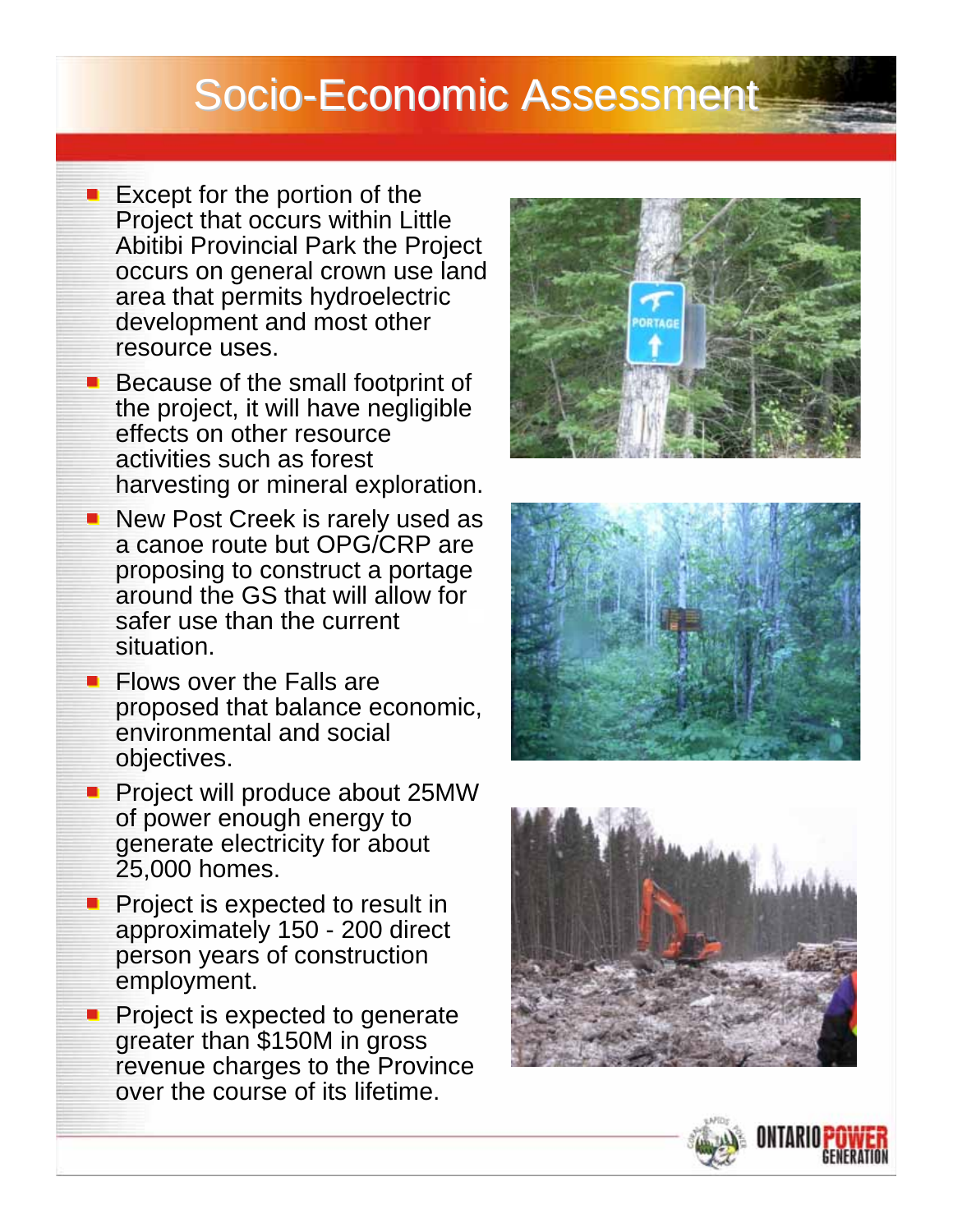- **Assessment of the Project's impact on cultural heritage** has been carried out according to the *Ontario Heritage Act*.
- **Areas** studied included all areas proposed for development.
- Cultural heritage field work was done in conjunction with the Taykwa Tagamou Nation.
- **Fieldwork has helped in identifying some of TTN's historic** trails and portages in the area.
- **Proposed project will not impact on any known** archaeological resources, TTN traditional values or the Hudson's Bay Trading Post.





Archaeological Team and TTN Members Investigating the Project Area, 2011

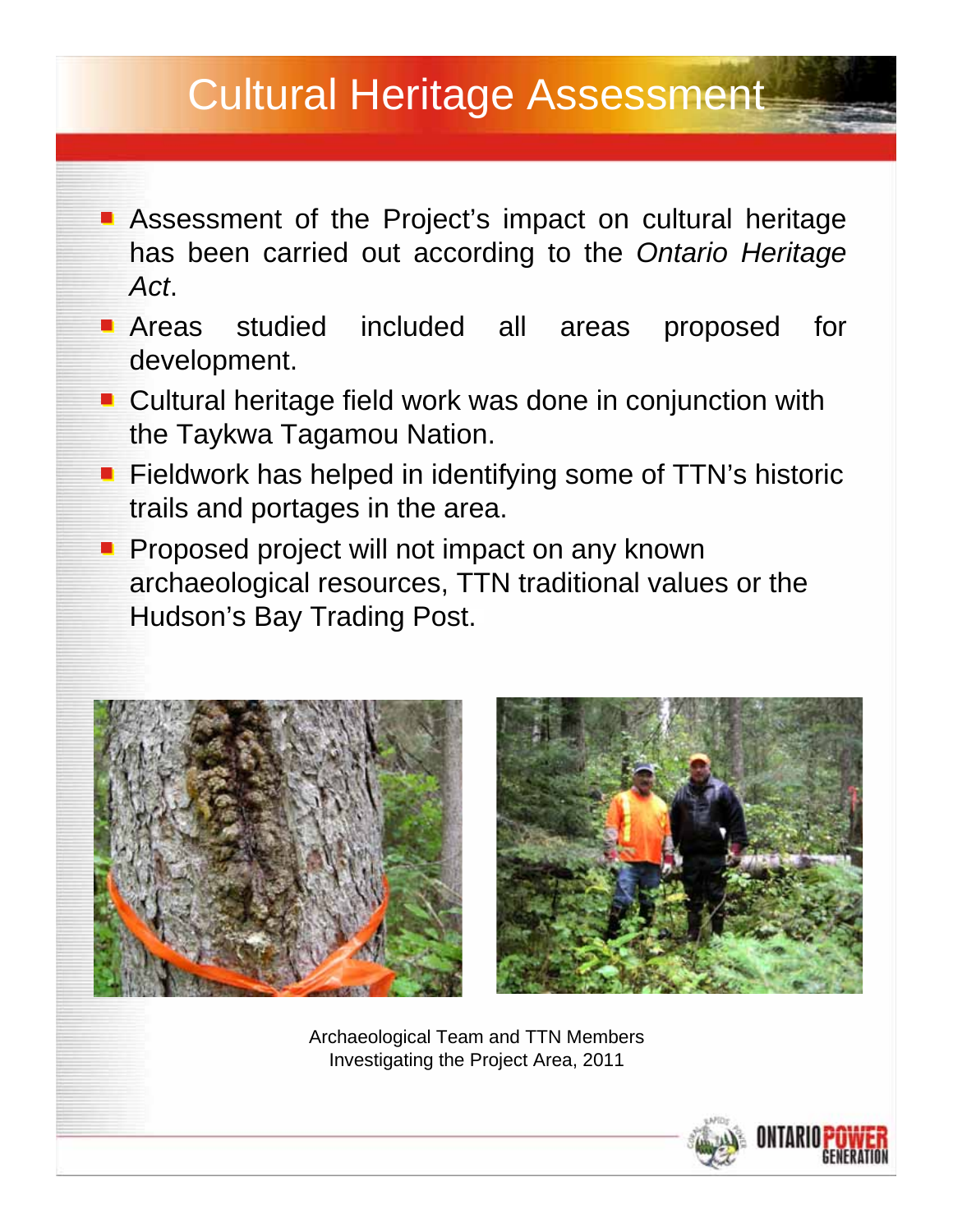#### **Proposed Project** and Little Abitibi Provincial Park

- To carry out the Proposed Undertaking the deregulation of a small portion of the Little Abitibi Provincial Park is needed to align with requirements of the Provincial Parks and Conservation Reserves Act, 2006.
- Replacement lands adjacent to the Park boundary have been identified resulting in a larger Park and enhanced ecological integrity.
- **TTN, CRP, MNR and OPG were involved in the** process to determine these replacement lands.
- **The Class EA for Waterpower Projects process will** be coordinated with the Ontario Ministry of Natural Resources Crown land use amendment and Class EA process to amend the park boundary for the Proposed Undertaking.



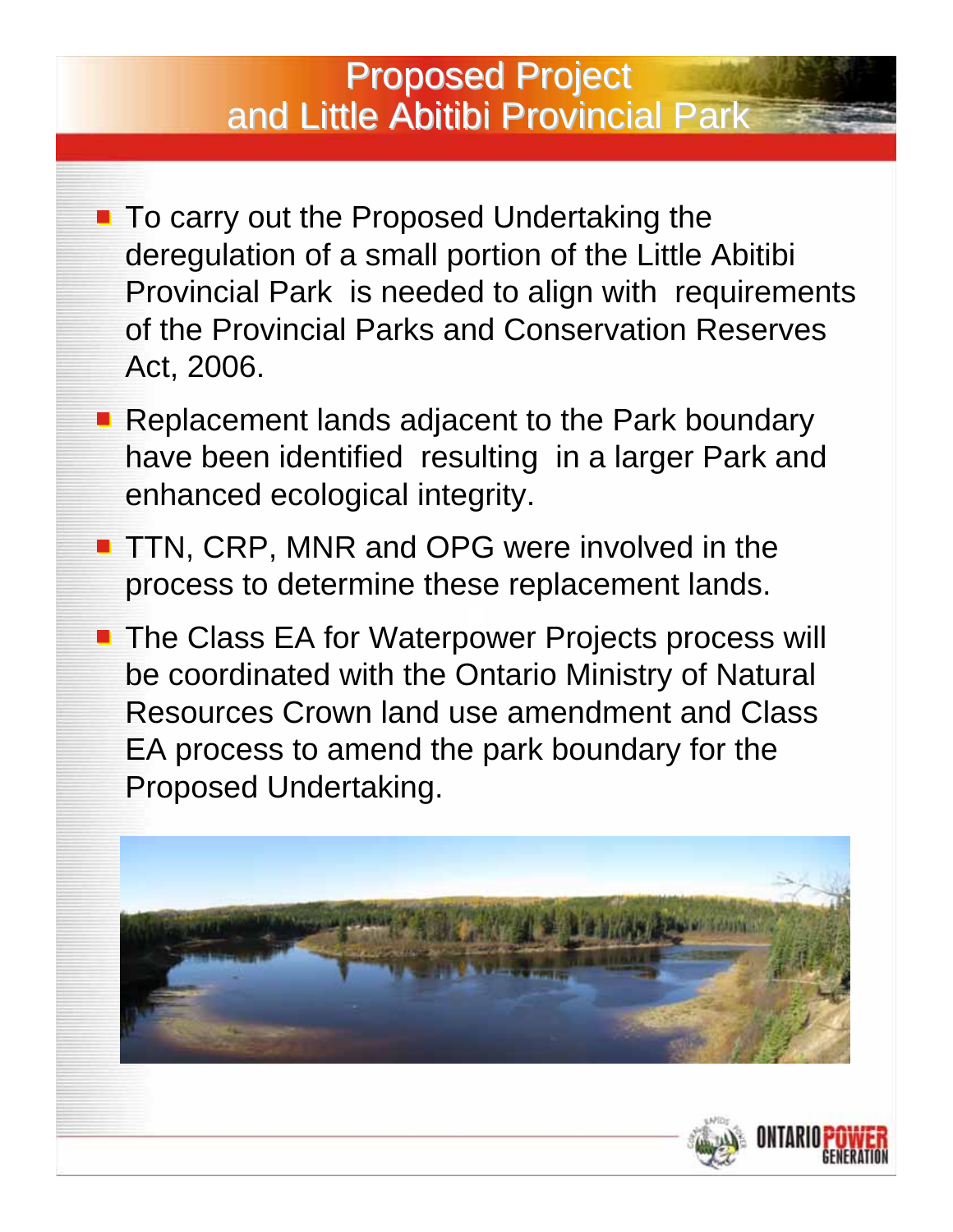## **Next Steps**

- The feedback and information received from Community Meetings and Public Open Houses will be used for the Environmental Report.
- The Environmental Report and the Technical Support Documents will be based on all fieldwork and research conducted over the last several years.
- Completed documents will be provided to regulators including the Ministry of Environment, Ministry of Natural Resources, Ontario Parks, Department of Fisheries and Oceans and Transport Canada for their review and comment.
- Documents will be revised based on input received from the regulators; and the revised reports will be provided for Aboriginal and public review.





If all goes as expected construction would begin in 2014.  $\blacksquare$ 

Prior to and throughout construction a wide variety of other permits and approvals would be required for the project from the Ministry of Natural Resources, Ministry of the Environment, Department of Fisheries and Oceans, etc.

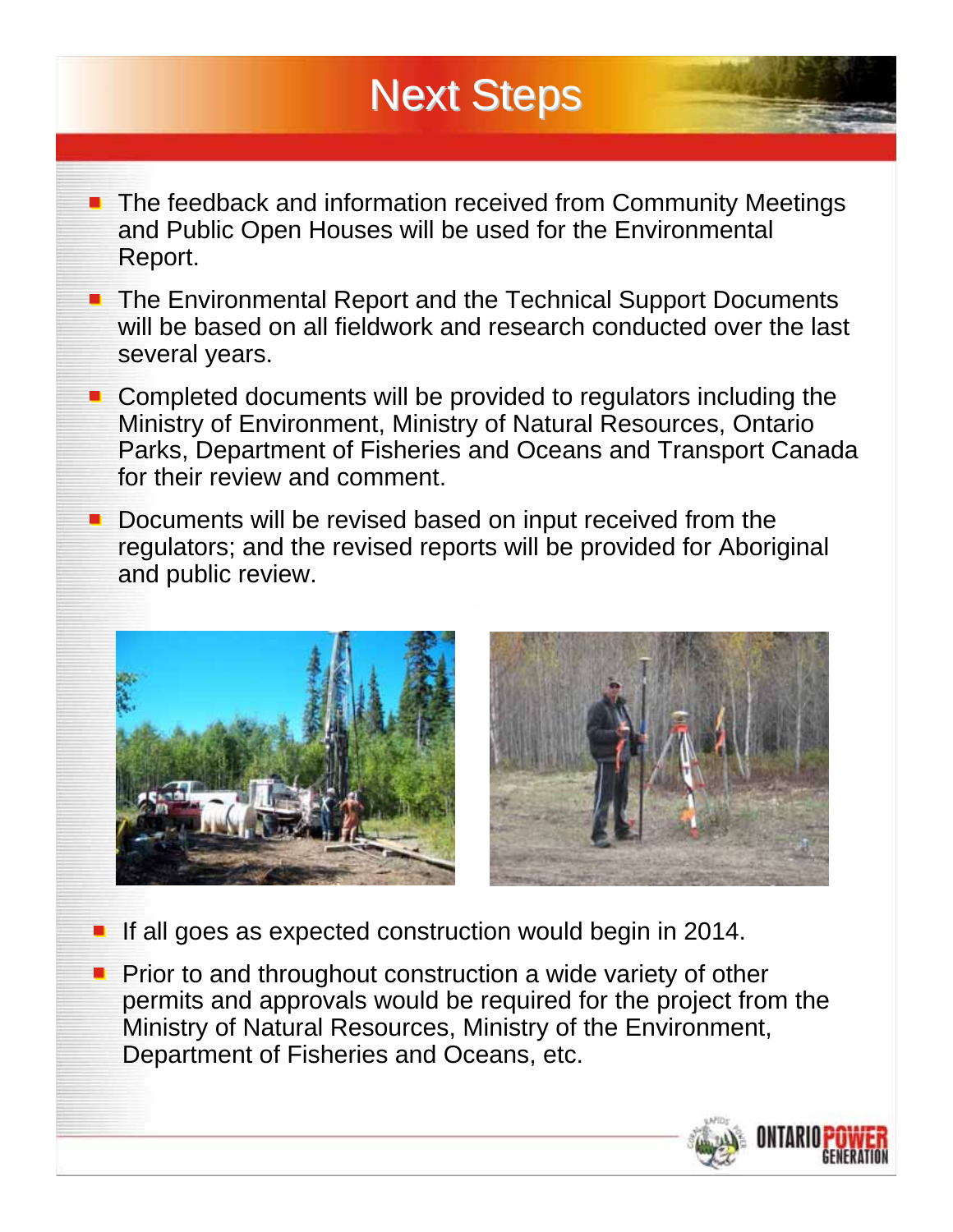# We Value Your Opinion

- **Please take the time to ask questions and complete the** Comment Sheets.
- Consultation is a key component of the EA process as it provides you with an opportunity to contribute and inform decisions relating to the Project.
- **Consultation will continue with Aboriginal groups.**
- We would like to know if there are any important environmental or social values, interests or concerns you might have about the Project.
- **Please indicate your** interests on the Comment Sheet.
- $\blacksquare$  There will be additional opportunities for you to participate in the EA process. Please indicate your interests on the Comment Sheet.

|                                                               | <b>COMMENT SHEET</b>                                                                                                                                                                                                                                      |
|---------------------------------------------------------------|-----------------------------------------------------------------------------------------------------------------------------------------------------------------------------------------------------------------------------------------------------------|
|                                                               | OF THE NEW POST CREEK HYDROBLECTEC PROJECT                                                                                                                                                                                                                |
|                                                               | Ontario Power Generation Inc. (OPG) and Coral Rapids Power LP (CRP) are proposing<br>to develop approximately 25 megawatts of renewable hydroelectric power through the<br>construction of a generating station on New Post Creek near the Abitibi River. |
|                                                               | Do you have any comments about the proposed New Post Creek. Project?                                                                                                                                                                                      |
|                                                               |                                                                                                                                                                                                                                                           |
| should be aware of?                                           | Are you aware of any particular environmental, social or economic features or values near the New Post Crask Project that we                                                                                                                              |
|                                                               |                                                                                                                                                                                                                                                           |
|                                                               | Do you have any other comments, questions, concerns or issues about the project?                                                                                                                                                                          |
|                                                               |                                                                                                                                                                                                                                                           |
|                                                               |                                                                                                                                                                                                                                                           |
|                                                               | Would you like to receive a call from a team member about your questions, concerns or issues?                                                                                                                                                             |
|                                                               | No<br>Yins                                                                                                                                                                                                                                                |
|                                                               |                                                                                                                                                                                                                                                           |
|                                                               |                                                                                                                                                                                                                                                           |
| <b>Name:</b>                                                  | <b>Russe Code:</b>                                                                                                                                                                                                                                        |
| <b>Slow/Athens</b>                                            | <b>English</b>                                                                                                                                                                                                                                            |
|                                                               | Phone Number                                                                                                                                                                                                                                              |
| Civ.                                                          | Fax                                                                                                                                                                                                                                                       |
|                                                               | If you have any questions or comments about the project in the future please contact:                                                                                                                                                                     |
| Please provide your contact information below (please print): | <b>PIV Brantz</b><br>Manager - Abortginal, Land, Resource and Northern Projects.<br><b>SENES Consultants Limiast</b><br>121 Gramon Drive, Unit 12<br>Richmond Hill, Chilanic L4B 3NA<br>petentra@inimes.ca                                                |
|                                                               | Project Information : www.newpostcreek.com                                                                                                                                                                                                                |
|                                                               | Please drug the comments in the box provided or send to Phil Shantz no base than January 9, 2013.                                                                                                                                                         |
|                                                               |                                                                                                                                                                                                                                                           |